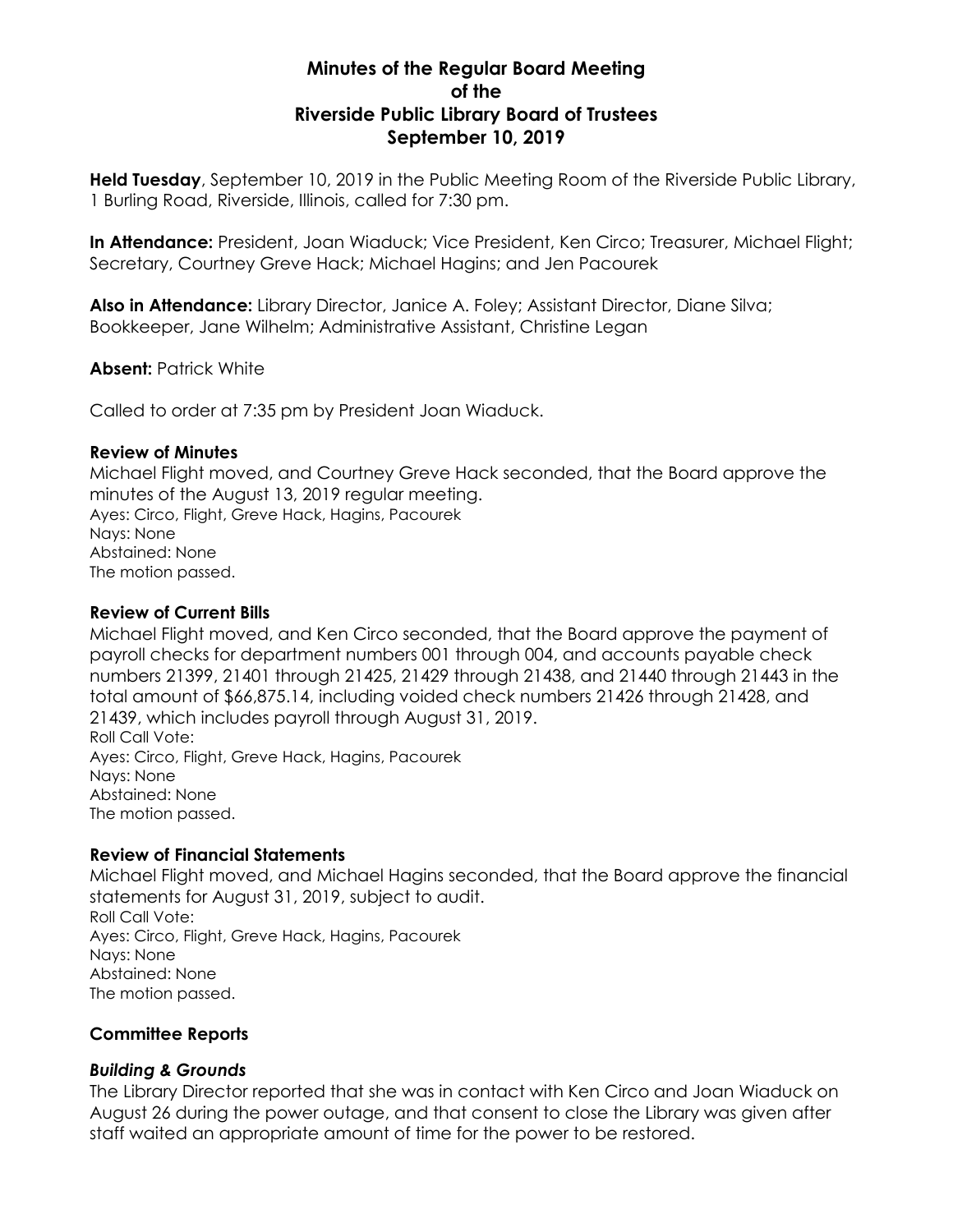The Library Director stated that Holton Brothers was currently working on the masonry repairs.

The Library Director, Assistant Director and CYS Manager met with Construction Solutions of Illinois, Inc. and Studio GC to discuss the Lower Level Renovation. The permits have been approved and the attorney has reviewed the contract. The Board agreed that the Library Director would sign the contract. Construction of the Early Learners Area will begin in the next couple weeks.

### *Technology*

Michael Hagins stated that PC Reservation is now on the network. The new Makers' Space is being used, and Steve Kline will be scheduling classes for October.

The Library Director advised that she will be applying for a grant from the Township to purchase a green screen for pop-up use in the Library.

Michael Hagins stated that the next technology committee meeting will take place in October.

#### *Special Projects*

Joan Wiaduck praised the presentation made to the Village Board at their September 5 meeting, stating that the PowerPoint was well done, and that there were many positive comments from the community.

Michael Flight gave kudos to Courtney Greve Hack for her presentation at the Village Board meeting.

The Library Director suggested that a subcommittee be formed to prepare for the referendum. Jen Pacourek and Courtney Greve Hack volunteered for this, as they are the Special Project committee members. Courtney Greve Hack will research whether the Open Meetings Act will allow a third Board member to join the committee. The Library Director suggested that the subcommittee meet with John Chrastka of EveryLibrary, who provides pro bono referendum advice for public libraries.

The Library Director stated that the attorney, Michael Marrs, is working with Chapman and Cutler to draft the wording for the referendum question that will appear on the ballot on March 17, 2020. The Board will review the question at the October Board meeting, and it will be submitted to the Village Board for their approval. All Board members should plan to attend the Village Board meeting on Oct 24.

The Board discussed the next steps in preparation for the referendum, including the following: compiling a FAQ sheet, refreshing the website information, creating a FB Live video of the PowerPoint presentation, identifying a community member to lead the referendum campaign, and coordinating with Friends of the Library. The Board decided to host two public forums to take place in the Great Room on Sunday, October 6 at 3 pm and Wednesday, November 6 at 7 pm. The Board will host additional public forums to be determined at a later date.

The Library Director stated that the Library has received its first referendum donation of \$100 to be put towards lawn signs for the campaign.

## **Staff Reports**

The Board reviewed the staff reports.